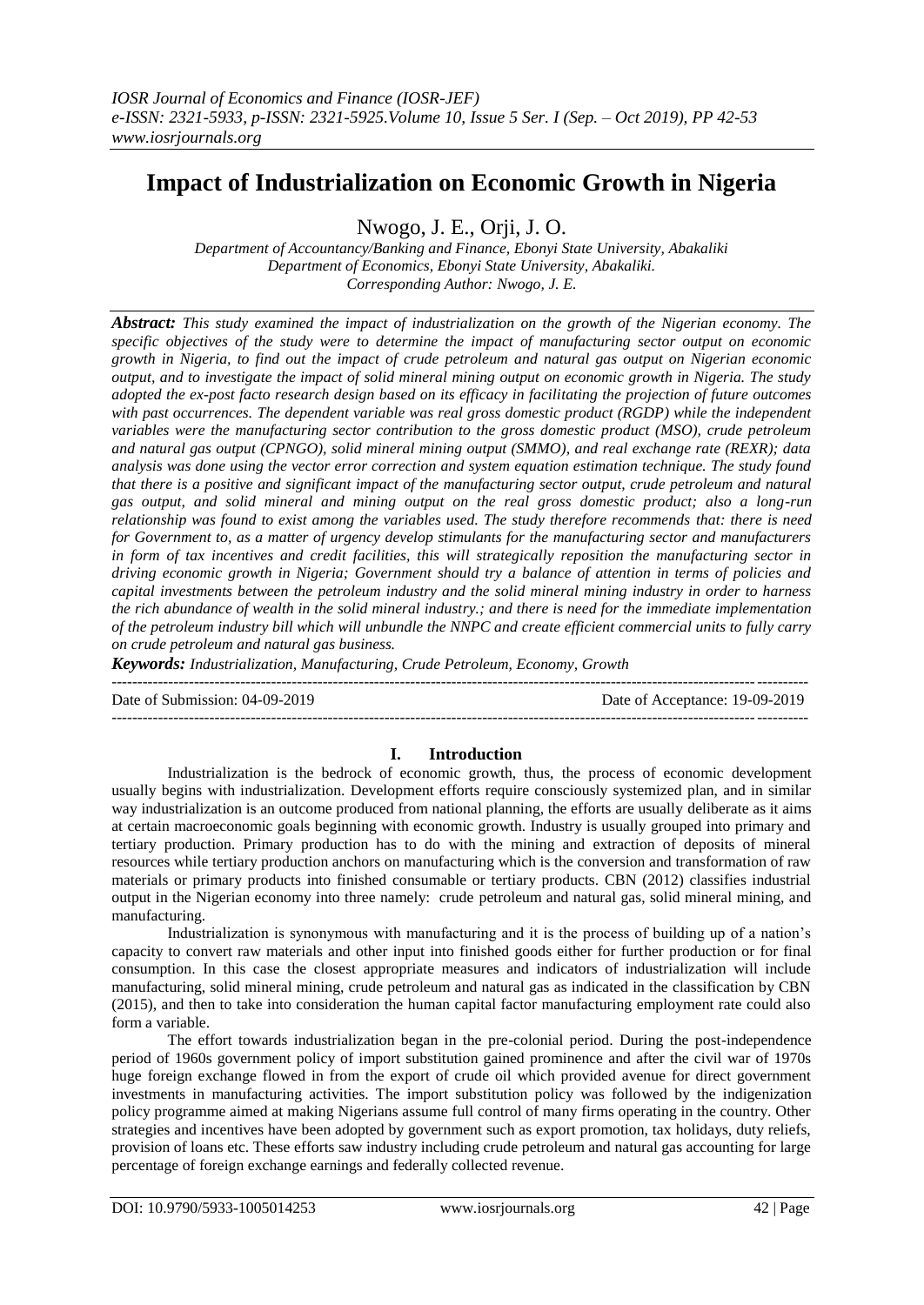The Nigerian manufacturing subsector took a lift at the onset of the discovery of petroleum in 1956, prior to this period Nigeria only dwelt on primary products production mainly agricultural produce which were exported overseas, processed and shipped back in form of finished consumables. Manufacturing addresses a wide range of issues pertinent to the industrial sector. Among all the 2,387 firms surveyed in the study by Chete, Adeoti, Adeyinka and Ogundele (2016) only 42 per cent of them fell within the six sub-sectoral classifications of the industrial sector viz., textile, garment, food, wood and furniture, other manufacturing, and construction.

Proshare (2016) noted that in 1982 manufacturing sector contribution to total economic output was 7.8% at which time the sector was the most vulnerable to global economic pressures, and upon recovery from the after-effect of the early 1980s recession, price manipulations through export and import subsidies encouraged the importation of intermediary inputs and thus the expansion of assembly-based industry. Over reliance on crude oil is identified as the setback to the growth of manufacturing as a result of the attention-shift towards crude oil exports.

However, the sector has witnessed a crawling growth pattern up until 2010 during which its output and contribution to the gross domestic product was merely N6 ,845,768.59 million with about one-third increase in 2012 to N9,824,517.97 million (NBS 2015). The progressive increase in output is attributed to some manufacturing component activities including foods and beverages, textile apparel and footwear, basic metal, iron and steel.

Besides the goal of driving industrialization, manufacturing and solid minerals mining subsectors are also expected to address unemployment concerns, being that one of the basic features of industrialized nations is low unemployment rate. NBS (2010) states that only about 3 million persons are in employment under the manufacturing, crude petroleum and natural gas, and solid mineral mining subsectors; of this number 2million are Nigerian male, about 500,000 are Nigerian female while the rest are Non Nigerians. This underemployment could be attributed to lack of adequately trained human capital and as such the contribution to economic output has remained low. Human capital development is undoubtedly the pivot for any meaningful programme of economic development of Nations and indeed of Nigeria (Ejere, 2011).

There are underling views that all sectors are not equally important for economic growth. The view that economic growth depends on the expansion of a key sector was formalized in the eighteenth century physiocratic analysis of the production and distribution of agricultural output and has persisted in various forms ever since. The role assigned to industrialization has been a central element of numerous analytical studies. The thought above may have been what engineered or spurred the efforts made so far by successive governments in Nigeria to promote industrial activities as they contribute immensely to the growth of the economy through employment generation, increases in foreign exchange earnings, acquisition of both semi and highly specialized skills, minimization of the risk of complete foreign dependence and utilization of resources.

But the recent downturn in the world oil market calls for a test of the contribution of the industrial sector to economic growth in Nigeria. In 1981 the share of industry in GDP was 51.89%, it rose to 54.89 % in 1991, it maintained a steady decrease from 44.15% in 2001 to 42.86% in 2011. It decreased further to 39.03% in 2012 and 34.54% in 2013 (CBN 2014). These could be attributed to the decline in the output of crude petroleum and natural gas component of industrial activities. The implication of this is that other sub sectors of the industrial sector have been relatively dormant. In 1981, it was 33.34% and decreased 17.88% in 1991. It went further down to 7.52% in 2011 with an all time low of 1.61% in 2012.these results are not commensurate with the various government efforts and drive towards industrialization. This might suggest that government efforts have been wrongly applied or that the efforts have been too insignificant to yield the desired results; and has the industrial sector contributed significantly to the economic growth of Nigeria? This is the problem that necessitated this study.

The contribution of manufacturing to total output in Nigeria has fallen short of its goal in driving economic growth where in 2010 and 2013, it could only manage a meager 4% and 6.5% contribution to GDP. Thus it has failed to engineer the industrialization yearnings of Nigeria. In the stages of growth theory, it is said that industrialization could only be said to have occurred where the share of agricultural contribution to GDP has fallen and that of manufacturing rises up and above it forming a large percentage of the GDP (NBS, 2012).

The history of industrial development and manufacturing in Nigeria is a class illustration of how a nation could neglect a vital sector through policy inconsistencies and distractions attributable to oil discovery (Adeola, 2005). The absence of locally sourced inputs has resulted in low industrialization and some of the constraints faced include: high interest rate, unpredicted government policies, unstable foreign exchange rate, non-implementation of existing policies, infrastructural inadequacies, dumping of cheap products, unfair tariff regime and low patronage.

Over the years, successive governments have been paying near lip service to the actualization of Nigeria"s Industrial Revolution Plan, and making Nigeria one of the 20 most developed economies in the world by the year 2020.The development of Raw Materials-Based Clusters is one of the core programmes of the Raw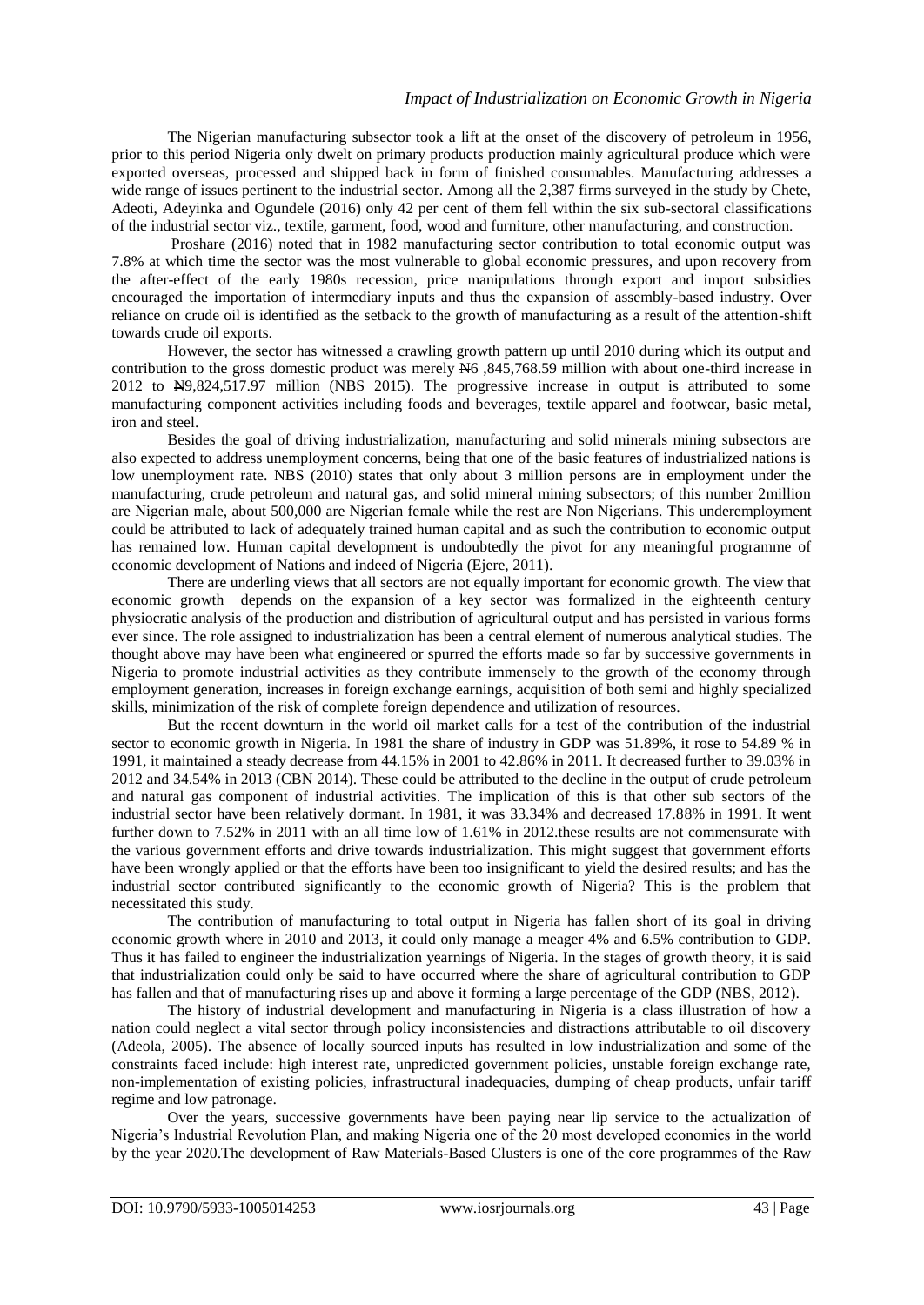Materials Research and Development Council (RMRDC) towards attaining this laudable objective (Gwarzo, 2015).

In contrast, the industrial sector in Nigeria (comprising manufacturing, mining, and utilities) accounts for a tiny proportion of economic activity (6 per cent) while the manufacturing sector contributed only 4 per cent to GDP in 2011. This is despite policy efforts, over the last 50 years, and, in particular, more recently, that have attempted to facilitate the industrialization process (Chete, Adeoti, Adeyinka and Ogundele 2016).

In 2009, the Manufacturers Association of Nigeria (MAN) declared that 820 manufacturing companies have closed down in the past nine years (between 2000 and 2008) of civilian rule and rendered thousands of people jobless, even as the Federal Government said the solution may not be very quick in coming. The high exit rate were blamed on tough operating environment, unstable electricity, high interest rate and exchange rate, smuggling, high cost of diesel and petroleum to power firms generators, high taxation and levies. This implies that there are not growth propelling resources at the disposal of manufacturing firms in Nigeria over the years and tends to deteriorate their growth mechanisms. These are the problems that necessitated this study. Therefore, this study sought to investigate the impact of industrialization on economic growth in Nigeria.

This study, the impact of industrialization on economic growth in Nigeria will influence various economic units in both public and private sectors of the economy. The major constraint that confronts the industrial sector in playing its pivotal role of driving the growth of the economy will be identified in the course of examining the overall development in the sector since the SAP era. Besides these, it will also serve as a guide to policymakers and investors in decision making. The study lies on the fact of its expectation to expose the extent to which the industrial sector in Nigeria has contributed to the growth of the economy and its efficacy to sustained growth. This study will highlight some of the obstacles hindering increase in industrial output. This work will be relevant to the government policies and entrepreneurs directing them on industrial development plan and also assist potential industrialists, economists and other end users of the study variables.

Nevertheless, if carried out successfully, the strategy has the capacity to boost foreign exchange earnings, reduce unemployment by creating job opportunities, and improve the technological state of the country, diversification of export among others.

## **II. Review of Related Literature**

### **Conceptual Review**

The concept of industrialization has found its way into numerous literatures. It is a system whereby an economy creates or grows wealth through industries and machines. Industrialization is the process of transforming raw material into consumer goods, producer goods, and services with the help of capital and as well as human resources (Amechi and Azubuike 2004). Today, nations are partitioned into two distinct categories as industrialized and unindustrialized. Developed nation are usually the industrialized nations with very high output figures. Industrialization has a trickle-down effect on every other activity sector of the economy and the aggregate economy.

Aderinto, Akande, Anyawuocha and San (2008) defines industrialization as "a deliberate policy by government to create many industries in a country: the process of industrialization involves the production, increasing use of machinery and power tools, as well as the use of improved technology in production; all of which lead to a higher level of output of goods and services.

O"Sullivan and Sheffrin (2007) defined industrialization as the process of societal and economic change that transforms a human from agrarian to an industrial one. In their view, industries bring about change in three ways: modernization, the development of large scale energy and metallurgy production. These aspects are closely linked to economic growth. They also assert that industrialization brings with it the sociological process of rationalization. Economic growth has been conceived as an increase in per capita income over a period of time (Clunies-Ross, Foresyth, & Huq, 2010; Jhingan, 2005; Abbott, 2003) and it is considered that good governance, good legal framework, availability of natural resource, relative low cost skilled labor and technology are key positive factors stimulating industrialization.

In Jhingan (2011) industrialization is expressed as the process of manufacturing consumer goods and of creating social overhead capital in order to provide goods and services to both individuals and business. In all the literatures above, one word is common "process". This indicates that the path to industrialization is continuous and happens in stages and organized systemic structures. We can add here that it is the process of changing the indigenous technological structure to incorporate foreign technological structure in order to achieve large scale production and an improvement in the living standard of the average person in the country. Among the factors that promote growth in any economy includes technological progress. The technological progress implies improved methods of production of goods and services which increase output, and is possible by the transition from agrarian to industrialized structures or a combination of agriculture and industry such that the share in total output of industry significantly outweigh that of agriculture.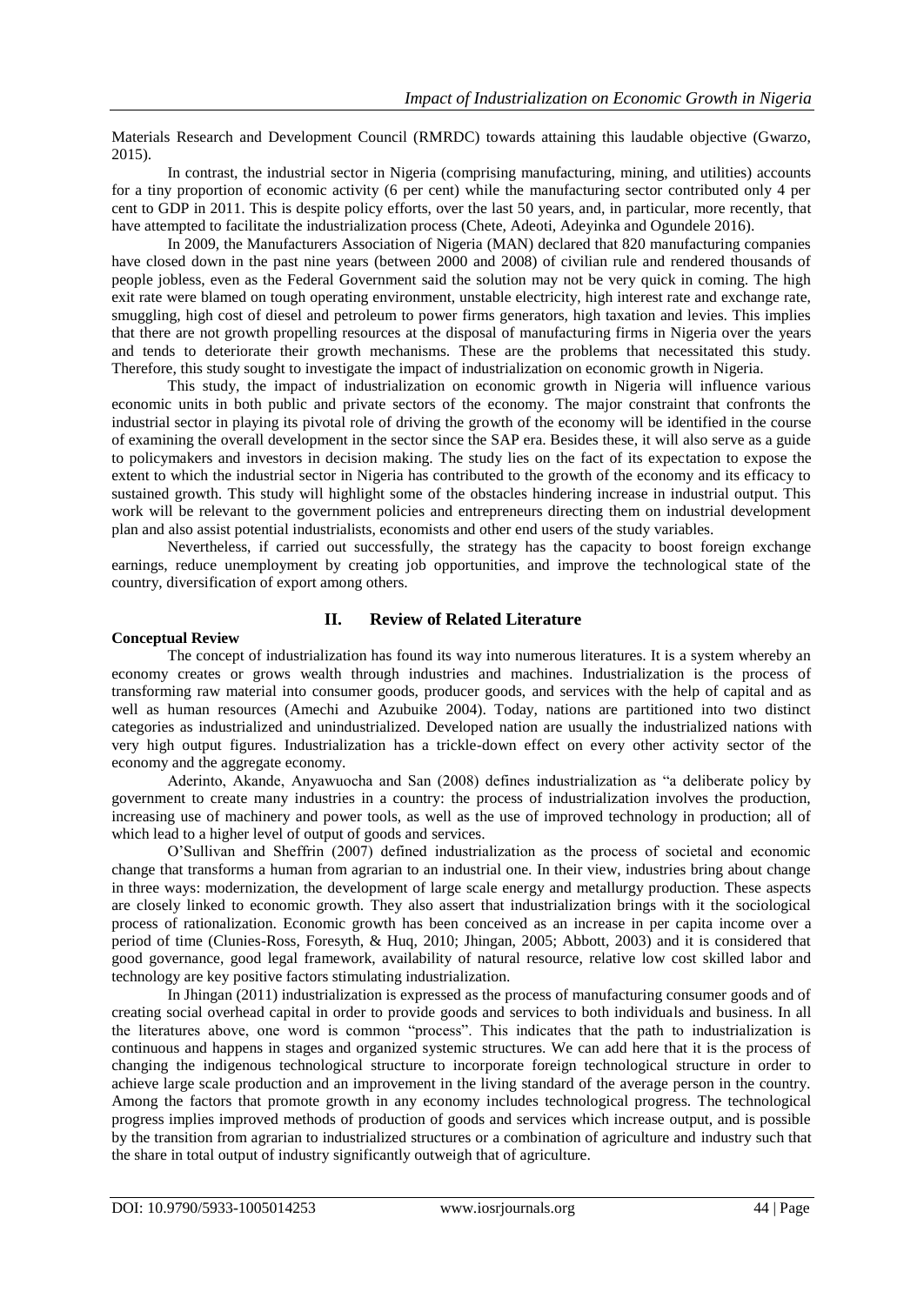A good number of economists share the view that industrial policies are important growth stimulating policies. This is a situation where government would take a direct active role in shaping the structure and composition of industry so as to promote growth. Government industrial policies may be in form of hastening the expansion of high productivity industries or to speed up the movement of resources out of low productivity industries. In line with this view, Jhingan adds that "industrialization plays a major role in the economic development of the less developed countries (LDCs). It is a pre-requisite for economic development as the history of advanced countries show. For development to occur the share of the industrial sector should rise and that of the agricultural sector decline". He went ahead to state that "this is only possible through a policy of deliberate industrialization".

Economic growth has been conceived as an increase in per capita income over a period of time (Clunies-Ross, Foresyth, & Huq, 2010; Jhingan, 2005; Abbott, 2003) and it is considered that good governance, good legal framework, availability of natural resource, relative low cost skilled labor and technology are key positive factors stimulating industrialization.

Sharp (2002), view economic growth as the long run process that results from the compounding of economic events over time. Similarly, Dwivedi (2002) stated that economic growth means a sustained increase in per capita national output or net national product over a long period of time. It implies that the rate of increase in total output must be greater than the rate of population growth. To measure economic growth, economists generally examine the rate of change in real GDP from one year to the next.

Central Bank of Nigeria (2008) stated that GDP is the money value of goods and services produced in an economy during a period of time irrespective of the nationality of the people who produced the goods and services. It is usually calculated without making any allowance for capital consumption (or deductions for depreciation). Also, GDP by expenditure based is the total final expenditure at purchases' prices (including the f.o.b. value of exports of goods and services) less the f.o.b. value of imports of goods and services.

#### **Industrialization Trends in Nigeria**

Industrial development in Nigeria spans through some stages beginning with the pre-independence processing of primary raw materials for exports and production of simple consumer durables. This was followed by the post-independence characterized by more vigorous import substitution and decline in the export of processing raw materials as a result of the substitution policy which objectives were defeated as seen in the heavy dependence of the manufacturing sector for imported inputs.

The next was the liquid-gold era or the oil boom of 1970s when Nigeria made huge income from oil exports, this led to direct government investment into the manufacturing sector in the area of petroleum development and refining, fertilizer production, liquefied natural petrochemicals, iron, steel production etc. Then, we entered the SAP period where the decline in world oil prices led the government adopt the export promotion industrialization strategy. Lop sides were noticed in the industrial development during this stage and then in order to create greater linkages between the activity sectors of the economy, the country switched to balanced development industrialization. Thus, manufacturing industrialization is the latest industrialization trend in Nigeria. Industrialization appears to be a forward sector based on the held belief that rapid growth, structural changes and self-sufficiency can be achieved through growth of manufacturing.

The Nigerian economy experienced respectable growth in the first decade of political independence. In the period 1960-70, real gross domestic product (GDP) recorded 3.1 per cent annual growth. Similarly, real GDP grew by 6.2 per cent annually between 1970 and 1978. Negative growth, however, surfaced in the early 1980s, but this was reversed with the introduction of SAP with real GDP registering annual growth of 4 per cent in the period 1988- 97. Overall, annual growth averaged less than 3 per cent for most of the three decades following the discovery and exploitation of oil (NPC 2004). More recently, the Nigerian economy has recorded considerable acceleration in growth as real GDP grew by 6.27 per cent, 7.57 per cent, and 7.38 per cent, in 2009, 2010, and 2011, respectively. Correspondingly, growth in real per capita income was 2.78 per cent, 3.76 per cent, and 4.78 per cent in 2008, 2009, and 2010, respectively.

The structure of GDP in Nigeria during the last five decades shows the dominance of the primary sector, comprising agriculture and mining and quarrying (including crude oil and gas). At independence, the contribution of the primary sector to GDP was about 70 per cent. This share, however, dwindled in subsequent years to 62.10 per cent and 55.68 per cent in 1977 and 1990, respectively; indicating a sluggish transition from primary production to secondary and tertiary activities. Although the primary sector's contribution to GDP climbed in 2003 to 68 per cent, it declined progressively to 55.3 per cent in 2011, revealing that more than half of Nigeria"s output is still generated by the primary sector. The secondary sector comprising manufacturing, building, and construction contributes least to the GDP in Nigeria.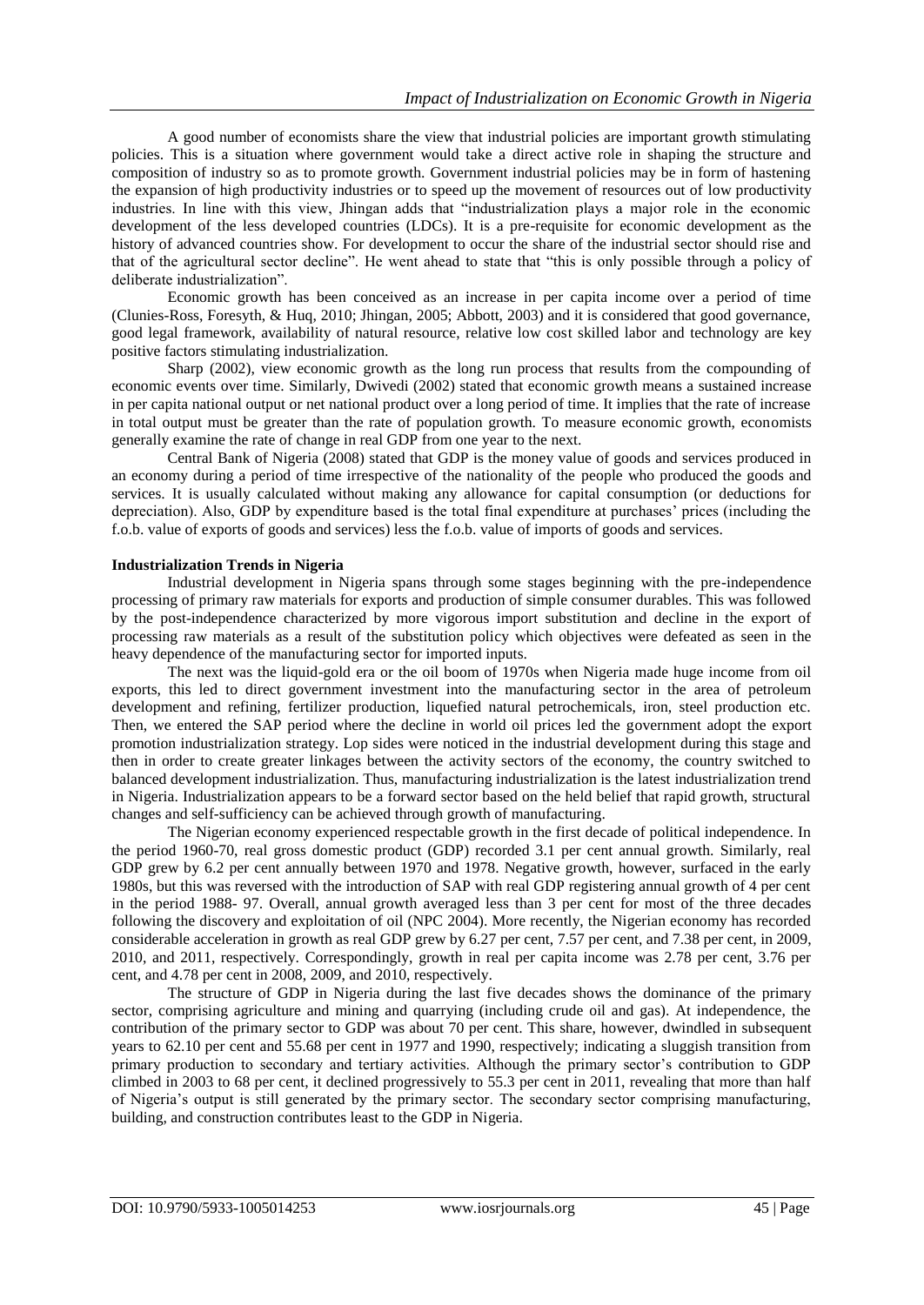### **Manufacturing and the Nigerian Economy**

Manufacturing activities in Nigeria comprise cement production, oil refining and other manufacturing; other manufacturing is dominant in terms of size of activities. In 2009, the value added of manufacturing activities at current basic prices rose to N612.3 billion from 2008 value of N585.6 billion (NBS 2012).

Given the traditional roles played by firms in fostering growth through producing industry as evidenced in the industrialized and few emerging economies, we can clearly posit that manufacturing firms are one of the major sources of economic propeller through the production and export contribution. But, the growth, performance and productivity of Nigeria"s manufacturing firms have deteriorated at present and even beyond the rate at which they grow in the past three decades when manufacturing still play significant roles in the Nigerian economy.

The lesson of the past few years in Nigeria have shown that if local manufacturers are to survive in a globalized world, the provision of energy and other key infrastructure facilities cannot be compromised particularly in our peculiar situation where the upgrading of energy production had suffered almost 30 years of neglect. From all account, the level of investment required to reverse the decay arising from prolonged neglect would be massive without establishing the exact factors that determine growth dynamics to ensure survival and play their expected roles in the economy.

### **Crude Petroleum and Natural gas: drivers of economic growth in Nigeria**

The petroleum sector is one of the most important sectors in Nigeria. This is because the sector generates the highest amount of revenue to the federal, state and local governments in the country. According to Ogbonna (2011), the petroleum industry constitutes the major source of income and occupies a strategic position in the economic development of Nigeria. The Statement of Accounting Standard No. 14 on Petroleum also stated that the petroleum industry is very strategic in the Nigerian economy as the nation"s major provider of foreign income and plays a major role in facilitating the economic development of Nigeria. For the past four decades, the petroleum industry in Nigeria has been playing vital and dominant role to the economic growth of Nigeria been the predominant source of revenue, and accounting for over 90% of the total revenue of the country.

Petroleum has both direct and indirect effects on the overall level of economic activities, but its impact is felt more in the urban sector where petroleum revenue has been used to stimulate the economic development of the nation. The impact of petroleum on the economy of Nigeria is felt specifically, through direct contributions to the national income and output, the generation of employment and manpower development, the creation of backward and forward linkage effects and other indirect benefits to the economy (Appah, 2010).

Oremade (2006) has made the argument that for petroleum profit tax purposes, crude oil sales valued at the prices actually realized by the oil producing company in the world oil market. However, this value has to be compared with the value at the posted price and if the posted price is higher, tax is then based on the posted price. Sales of crude oil for local refining and sales of gas are valued for petroleum profit tax purposes at the actual amount realized on sale.

### **Role and Benefits of Industrialization in Economic Growth**

Industrialization is notably the engine of economic growth in any economy especially in the economies of less developed countries and is only possible through a policy of deliberate industrialization. Prior to independence and some two decades after independence, the total output of the Nigerian economy usually had a large composition of agricultural share. The tide began to change with the increasing interest in petroleum following its relative importance in the world stage. There became a shift of labour and materials investment away from agriculture towards industry particularly crude petroleum and natural gas. Cement manufacturing, mining and quarrying activities also began to gain prominence. Industrialization has continued to play a significant role in economic growth in so many facets as follows.

Industrialization leads to the increase in the production of export goods and services. Development in the crude petroleum and natural gas component of industry in Nigeria has seen much foreign exchange flow into Nigeria through export of crude oil and natural gas resources. This capacity to earn foreign exchange is drawn from export led industrialization where government makes deliberate policy that stimulates the production of goods and services manly for export.

Industrialization brings about saving of lost foreign exchange and improves the balance of payment. This is because it reduces the importation of finished goods which take away foreign exchange from the economy. The import-substitution drive sees that the importation of certain goods is minimized or out rightly stopped by producing those goods locally thereby saving foreign exchange that would have been committed to imports.

One of the factors that expose an economy to external shocks is the over dependence on external sources for economic needs. Industrialization corrects or reverses this trend. It does not completely wipe out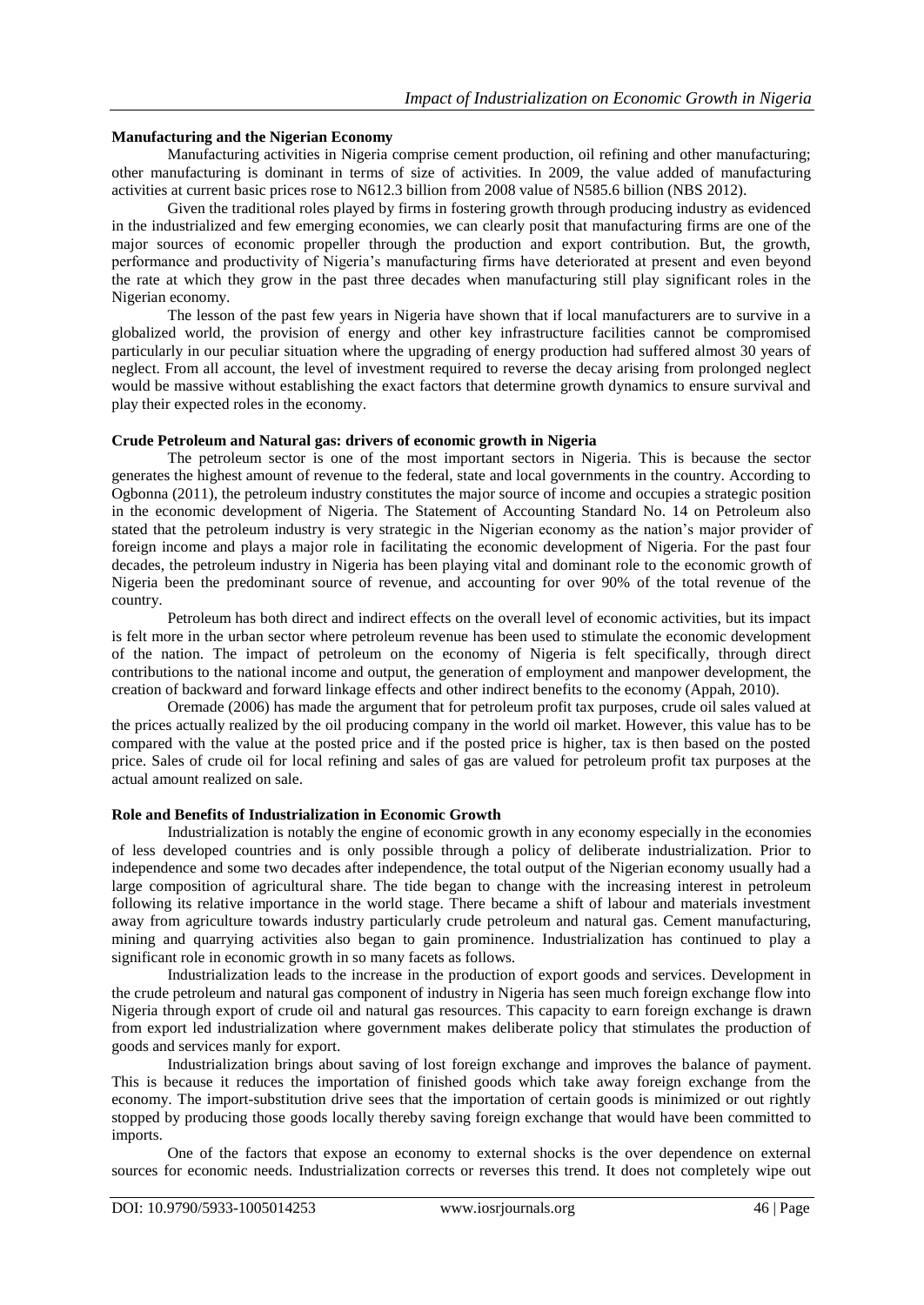dependence but significantly reduce it to an extent that external shocks can be easily absorbed by the economy. The external shocks some time come as spill-over effects from other economies or from global economic politics.

Industrialization induces a kind of chain reaction in the economy. By producing more and improving incomes, marginal propensities especially to consume, save and invest also increase. Increase in marginal propensity to consume increases demand for goods and services and in other to satisfy the growing demand, industries will employ more human resources. This is how industrialization generates employment. Being that agriculture remains the highest employer of labour in developing economies like Nigeria, industrialization will generate employment for those who the agricultural sector cannot employ.

According to the national planning commission Nigeria (2004) the rate of urbanization in Nigeria of about 5.3% a year, is one of the fastest in the world. This signals a surge in urban unemployment. The NEEDS policy aims to adopt and engineer growth of the manufacturing sub-sector to sufficiently absorb the influx of labour to urban areas.

The quest to industrialize stimulates the need for the development and improvement of skilled manpower. The NEEDS policy recognized the urgency of unemployment situation with an understanding that a lag will show in the expected job-creation. This triggered its specific steps in facilitating individual skills empowerment. The strategy is to "empower people by providing for the acquisition of relevant skills to prepare them for the world of work (NPC 2004).

The drive for skill development necessitates the efforts to provide for the industrial attachment and experience program for college students and fresh graduates. For instance, the graduate internship scheme (GIS) developed by the subsidy re-investment and empowerment program (SURE-P) enabled fresh graduates to be placed in specific and relevant industries to enable them gain the experience that improve their employability status. Most of them were eventually retained by the industries they were placed. College students also benefit through the industrial attachment program of university and other tertiary institutions aimed at matching theory with practice. Industrialization has made it possible for these programmes to come by.

In addition, industrialization brings about social transformation, equity, income redistribution, and spread of regional development.

The Fore goings strengthens the view that industrialization is an indispensible source of growth and industrialization itself come about through deliberate actions and strategies. All growth strategies are not taken simultaneously as they fit into different economics situations and Anyanwu et al (1997) quoted in Wilson (2002) notes that " there are two main strategies of industrialization namely import substitution industrialization (ISI) and export-led industrialization strategy, other strategies are small versus large-scale industrialization strategy, balanced development strategy and local resource-based strategy".

One of the deliberate industrialization strategies of government which aims at encouraging the production of goods and services hitherto imported from other countries is the import substitution. This is done through the erection of tariff walls and prescription of policies that prohibit the importation of such goods and services intended to be substituted, this is followed by acquiring the technology required to produce such goods, setting up or encouraging the growth of the firms and industries that produce those goods by granting them export duty incentives. According to Wilson (2002), this strategy was initiated by the Latin American countries following disruption of flow of imports by the Second World War and depression in the international economy; and the success recorded by these countries through this strategy spurred the adoption of it by other countries. This same source notes that " In the case of Nigeria, the strategy was introduced around 1958 when such commodities as beer, soap, butter etc that were formerly imported began to be produced in the country". The argument in support of ISI adduce the such reasons as, it is easy to pursue as young industries would not face the problem of creating markets for their products, conservation of foreign exchange and easing of balance of payment problems, enhances economic independence, results in the emergence of modern industrial sector capable of earning substantial profits which can be re-invested to generate more growth.

Export-led strategy is government"s industrial policy to stimulate and encourage the production of goods and services mainly for export. It is achieved by encouraging domestic industries to increase the production of goods and services through tax incentives, reduction of export duties or granting of export subsidies. Other government's actions in support of this strategy as noted by Wilson include liberalization of credit and importation of raw materials for export-based industries, providing assistance on export costing and pricing, support services for entrepreneurs seeking new export market etc. the major argument against this strategy is the emergence of paradigm shift of international economies from medieval economic theories of absolute and comparative cost advantage towards contemporary competitive advantage.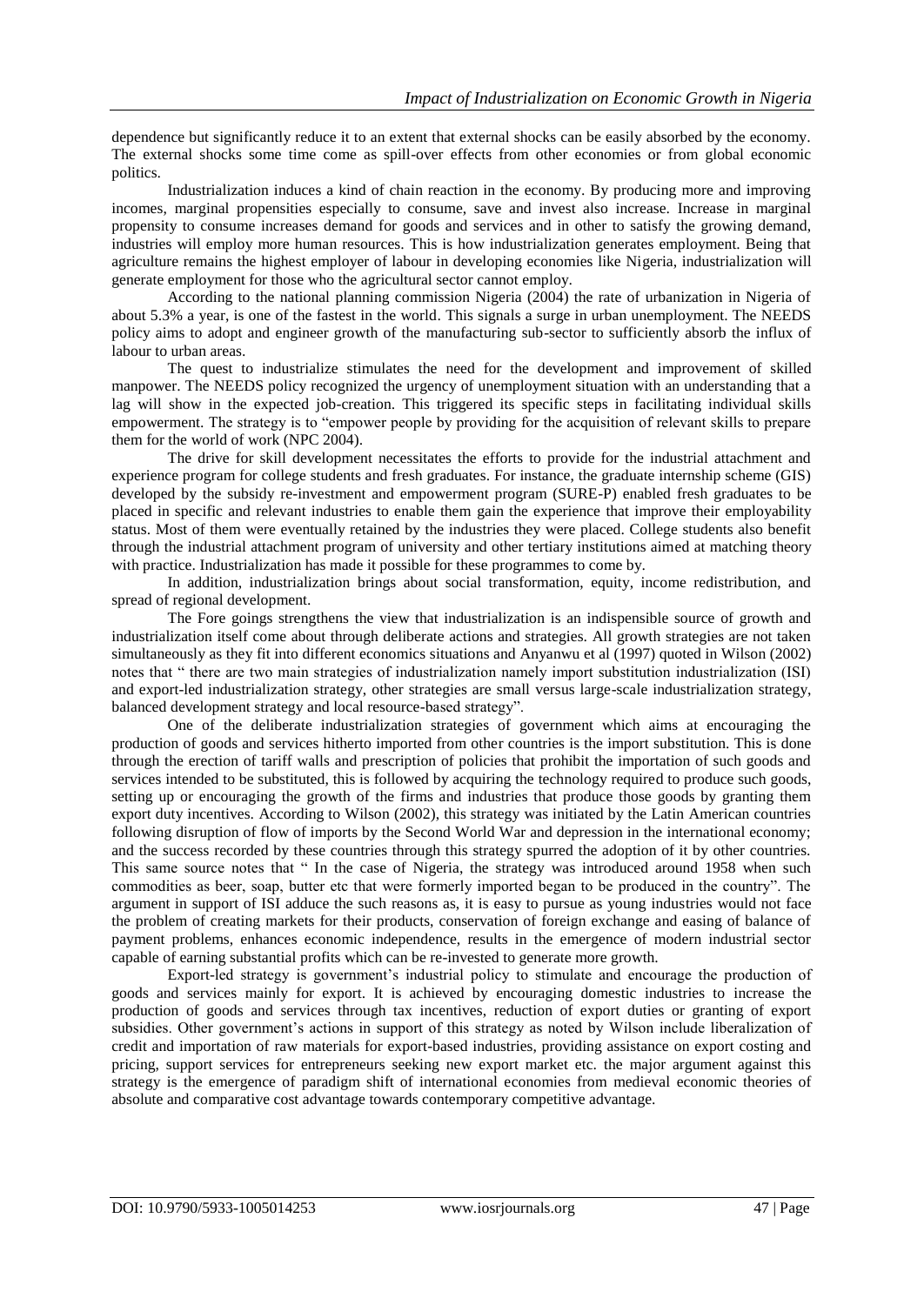### **Empirical Review**

Enwerem , Jelilov and Isik(2016) researched on the impact of industrialization on economic growth in Nigeria for the period 2000-2013. The study sets three major objectives, which include investigating the effect of fiscal and monetary policy on Gross Domestic Product (GDP), determining the relationship between government spending and industrial development and to determine the effect of budget on investment or employment generation. The study only utilized secondary data from the 2011 Central Bank of Nigeria Statistical Bulletin and the Nigerian National Bureau of Statistics. The study specified a workable model, which has GDP as the dependent variable while industrial output, foreign direct investment, interest rate, foreign exchange rate and inflation rate were independent variables. Ordinary least square (OLS) technique, F-test was used as analytical techniques. The study revealed that industrialization has a negative impact on economic growth in Nigeria in the long run. The study recommends amongst others, that the government should redirect its industrial and investment policy so as to increase output of the domestic production (RGDP), flexible exchange rate and control inflation rate since that showed that increase in exchange and inflation rate, decreased output, industrial and investment policy should be flexible on infant industries so as to encourage productivity and improve GDP.

Aliyal and Odoh (2016) studied the impact of industrialization in Nigeria. The objective was to analyze the relationship between GDP, agriculture (AR), industry (ID) and services sector (SV) in Nigeria. The Johansen co-integration testing approach demonstrates a significant long-run relationship between these three variables. The results reveal that agriculture, industry and services have a significant positive relationship with GDP. The Causality results demonstrate a bidirectional causal relationship between GDP, AR, ID and SV. It is suggested therefore that it is important to develop the agricultural sector to provide the needed support to the industrial and services sectors. Such a strategy can be expected to encourage the development and economic growth of a developing country.

Effiom and Enang(2014) researched on industrialization and economic development in a multicultural milieu: lessons for Nigeria, the paper relates multiculturalism to the very subject of industrialization which has eluded our national economy for decades since independence. Its main thesis is that for Nigeria to develop industrially, it must indigenize technology contemporaneously with the pursuit of foreign direct investment inflow, as well as other conventional policy instruments. The indigenization of technology must proceed from the comparative industrial strengths of the various multicultural groups in Nigeria. The government must relearn the lost industrial lessons of the Nigerian Civil War (1967-1970) and also pursue the path of fiscal federalism but moderated by a fair design of central redistribution mechanism of the oil revenue needs in order to avoid "immiserizing growth". Thus, Nigeria"s multicultural milieu provides the credentials and seeds needed to drive the industrialization process.

Ubi, Lionel and Eyo (2012) also researched on "monetary policy and industrialization in an emerging open economy: lessons from Nigeria". They adopted the ordinary least squares econometrics method regressing industrial output on exchange rate, trade openness, interest rate, money supply, and balance of payment, all the variables have significant impact on industrialization. The study did not determine the impact of industrialization on economic growth as a measure of the quest for industrialization in Nigeria.

Tamuno and Edoumiekumo (2012) study impact of globalization on the industrial sector development in Nigeria, the study employed ordinary Least Square (OLS) multiple regression analysis. The study covered a period of 1970-2008 using time series data, the result showed that gross fixed capital formation and degree of openness has negative significant relationship and domestic investment is weak and unreliable.

Ellahi (2011) tested the relationship between electricity supplies, development of industrial sector and economic growth employing the auto-distributed lag model to find the short run and long run estimates. The result showed that industrial sector play important role for improving economic growth.

Economic growth can be significantly spurred by growth in small and medium enterprises development. This is indicated by the work of Akingunola (2011) which assessed the specific financing options available to SMEs in Nigeria and their contribution to economic growth. By using descriptive statistics, the result showed a significant positive relationship between SMEs financing and economic growth.

According to Bodaky (2011) industries are very essential in developing countries like Nigeria because the marginal revenue products of labour in the industrial sector are higher than the agricultural sector. Based on this, the releasing of labour force from agricultural sector to the industrial sector increases the marginal product of labour in the agricultural sector and increases the overall revenue and output of the society, hence contributes to the economic growth. Therefore industrialization is an ideal policy option for sustainable economic growth in Nigeria.

Kaya (2010) investigates the effect of the latest wave of economic globalization on manufacturing employment in developing countries. The study is concerned with classic debate on the benefits of industrialization and how this affects developing countries. The study uses a comprehensive dataset on 64 developing countries from 1980 - 2003. The results generally demonstrate that manufacturing employment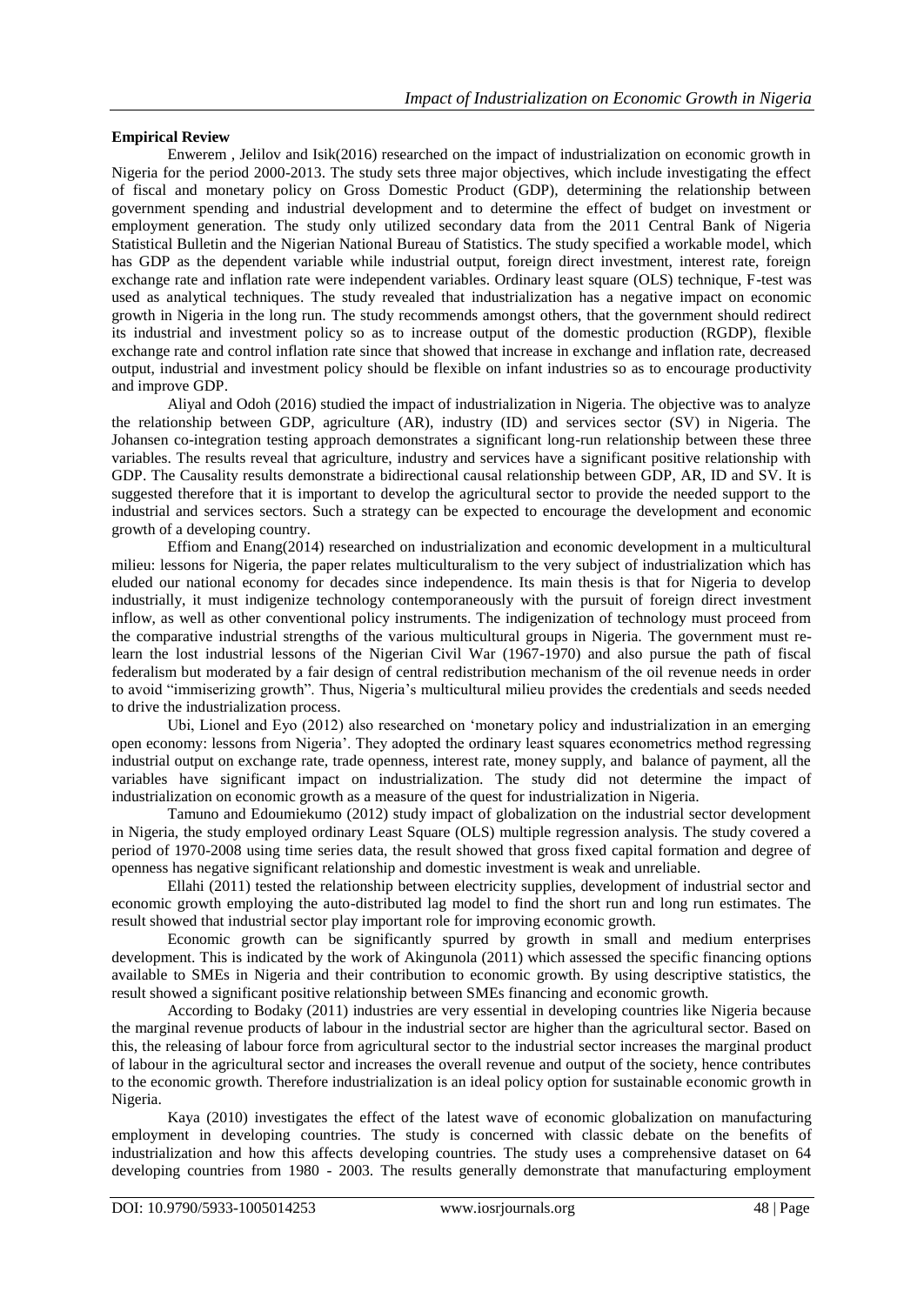increased in most developing countries. First, this study finds that the level of economic development measured by GDP per capita is the most important factor influencing the size of manufacturing employment. Second, economic globalization also influences manufacturing employment in developing countries, but mainly through trade. The sizes of exports and low-technology exports have a significant positive effect on manufacturing employment in developing countries.

### **Theoretical Framework**

The theoretical framework adopted for the study is the unbalanced growth theory propounded Hirschman (1957). He posits that a deliberate unbalancing of the economy according to a pre-designed strategy is the best way to achieve economic growth in an underdeveloped nation. This deliberate unbalancing of the economy means heavy investment into a strategic sector of the economy and not all the sectors taken simultaneously. The underlying assumption of the theory as noted by Jinghan (2011) is that a strategic sector when fully developed catalyses the growth of other sectors and the aggregate national output. Furthermore, investment in strategically selected industries or sectors of the economy will lead to new investment opportunities and so pave way for further economic development, thus "growth is being communicated from leading sectors of the economy to the followers, from industry to another, from one firm to another". Rostow favors unbalanced growth and explains it in terms of leading sectors in an economy. Rowstow in his "Stages of economic growth" theory discussed the various phases undergone by countries as they transit from one level of economic development to another and how industrialization can spur growth and he described this in the takeoff stage. Jinghan (2011) describes this stage as "when growth becomes its normal condition". As prescribed by Rostow, one of the conditions for the take-off is the development of leading sectors in the economy such as industrial sectors and regards this as the analytical bone structure of the stages of economic growth.

### **III. Methodology**

### **Research Design**

The study adopted the *ex-post facto* research design due to its suitability in forecasting time series variables. In this design, the use of past values to explain future outcomes is made possible; it combines theory and empirical exercises in estimating the impact of the explanatory variable on the explained variable. The procedure to be adopted for data verification include the unit root rest, co integration test, vector error connection mechanism (VECM), and then the system equation estimation of the vector error correction estimates.

### **Sources of Data**

Time series secondary data were sourced from the Central Bank of Nigeria (CBN) statistical bulletin. The period under review is 1986-2016 was selected for the study as it marked the period of government execution of industrialization policy following the structural adjustment programme.

### **Model Specification**

In our econometric analysis of the impact of industrialization on the growth of the Nigerian economy we the model below:

RGDP = f(MSSO, CPNGO, SMMO) … (1) The mathematical form of our model is:  $MGDP = \beta_0 + \beta_1 MSSO + \beta_2 CPNGO + \beta_3 SMM + \beta_4 REXR + U_t$  … (2) Where ; RGDP = Real gross domestic product (dependent variable) MSSO = manufacturing subsector output (independent variable)  $CPNGO =$  crude petroleum and natural gas output (independent variable) SMMO = solid mineral and mining output (independent variable)  $\beta_0$  = constant term  $U_t$  = the error term  $β_1$ ,  $β_2$ ,  $β_3$  and  $β_4$  are the coefficients of the parameter estimate The a priori assumptions of our model are:  $\beta_1$ ,  $\beta_2$ ,  $\beta_3$  and  $\beta_4 > 0$  while  $\beta_5 < 0$ 

### **Description of research Variables**

**Real Gross Domestic Product (RGDP):** the gross domestic product represents the aggregate economic output per annum, due to the fact that inflationary effects distorts the real nature of economic indicators, there is need to cleans it of inflationary effects and when this has been done, it is then called the real gross domestic product.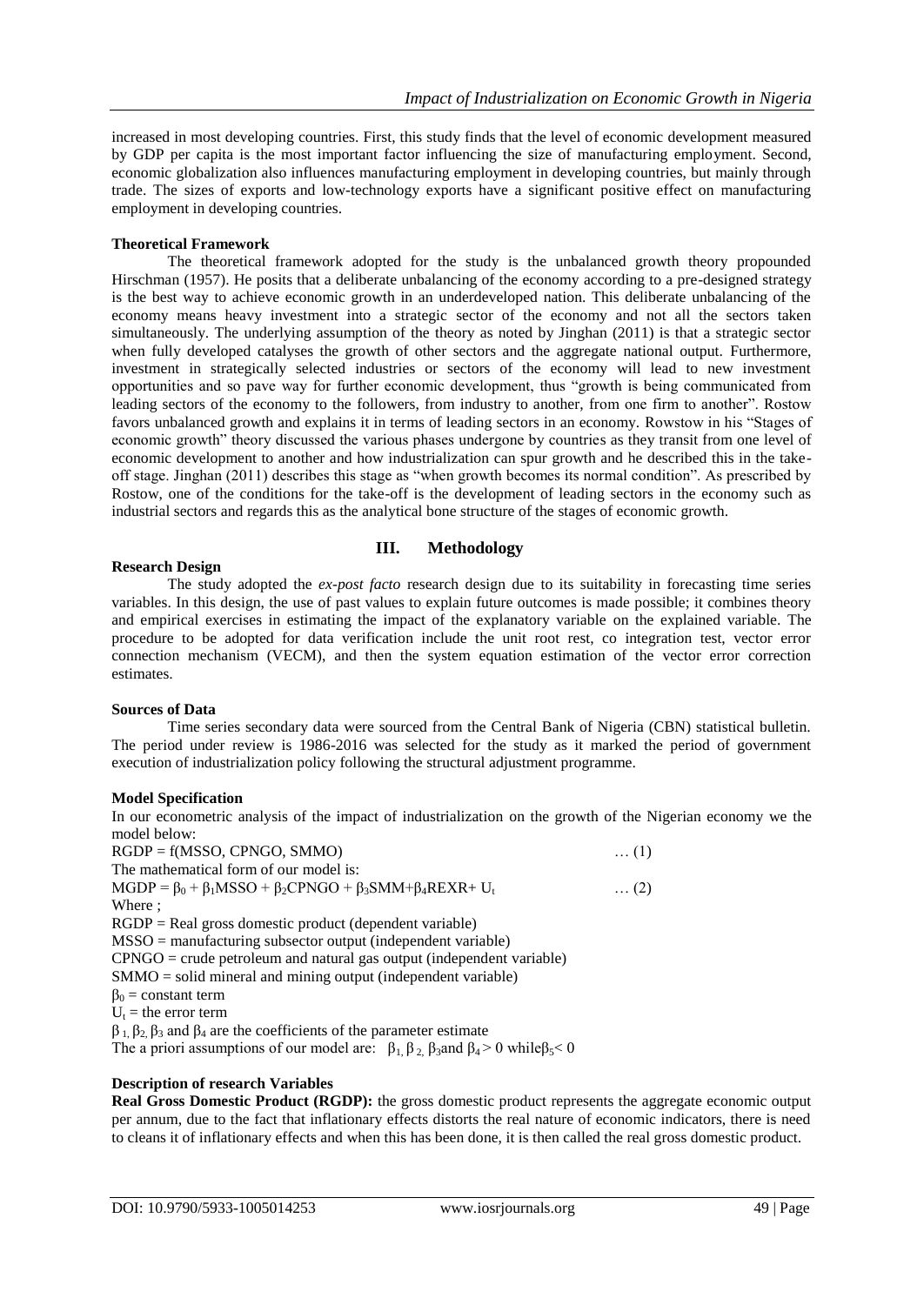**Manufacturing Sector output:** is the share of the manufacturing subsector in the total industrial output. According to the CBN statistical bulletin (2016), it is the total outputs of all the productive activities in the textiles and foot wears, food and beverages, basic metals, non metallic, and steel industries.

**Crude Petroleum and Natural Gas Output (CPNGO):** this variable represents the total output produced by economic activities in the oil and gas subsector, such as exploration, refining and marketing of refined products.

**Solid Mineral Mining Output (SMMO):** this is the share of the solid mineral and mining subsector in the total industrial output -output made by all economic activities of those involved in solid mineral extraction and mining such as limestone, gold, tin , lead etc.

The estimation procedure adopted in this study is in three sequences. In order to stem the problem of spurious regression, the Augmented Dickey Fuller unit root diagnostic test was first conducted to ascertain the time series properties of the data set employed in the estimation of the model; the implication of a stationary series is that it makes a model suitable for prediction, forecasting and policy analysis.

The Johansen co-integration test followed as the data set indicated integration property of order 1(1) for the variables employed. The co-integration test also helped to find out the existence or not of a sustainable long run relationship among the variables, where co integration is identified, then there is the existence of short run fluctuation. The vector error correction mechanism was employed to tie the short run fluctuation with the long run equilibrium and then, we can proceed to the ordinary least regression to determine the impact of parallel foreign exchange rate fluctuations on the growth of the manufacturing sector in Nigeria. The tests and estimation will be carried out using econometrics-views (E-views 8.0).

Conclusion on the study of the impact of industrialization on economic growth in Nigeria followed the decision rule. The decision rule on statistical significance of the result was based on the probability values at 5% level of significance. To accept any of the hypotheses, the T-statistic of the variable must be greater than 2 or the probability value must be less than 0.05 being the level of significance, otherwise we reject.

### **IV. Discussion Of Results**

In this study, the result of the unit root test shows that initially (@ level), the variables were not stationary, but at first difference they became stationary and are integrated of order 1(1). The conclusion of stationarity is based on the fact that the individual ADF statistic of the variables became greater than the 5% critical value. The implication of stationarity of data means that the model we have employed can be relied upon for policy analysis and decision making.

#### **Relationship Between Industrial Sector Activities and Economic Growth in Nigeria.**

The Johansen co-integration test was conducted after having established that the variables are integrated of the same order 1(1). Co-integration tests is employed to find out the existence of a tendency for long-run convergence among or between variables. The result indicated three (3) co integration equations at 5% level of significance; this is because the trace statistics of 91.32815 and 53.26775 are greater than the 5% critical values of 69.81889 and 47.85613 respectively. This shows that there is a long run relationship between economic growth represented by the real gross domestic product (RGDP) and all the explanatory variables. In other words, they possess the characteristics that would cause them to converge in the long-run. The implication of long run relationship is that over a long period, the variables can be allowed to work together in the economy to produce growth sustaining results; this result is in line with the empirical evidence by Akingbuola (2011).

### **The Vector Error Correction Mechanism**

Co-integration between or among variables implies the presence of short-run errors, thus, the need for the error correction estimation. Usually the error correction mechanism smoothens the short-run errors associated with variables which have long run relationship or co-integration properties.

The conditions for smoothening effects state that the error correction coefficient must be negative, fractional and significant. Result of the study shows an error correction coefficient of -0.459679 which means that about 45.97% of the short run errors are corrected each year; hence, the conditions for error corrections are satisfied.

This study is set to determine the impact of industrialization on the growth of the Nigerian economy. Having identified the presence of co-integration among the variables and the error corrections, the system equation estimation of the vector error correction estimates was employed to determine how each of the industrial sector variables perform in relation to the economic growth:

**.**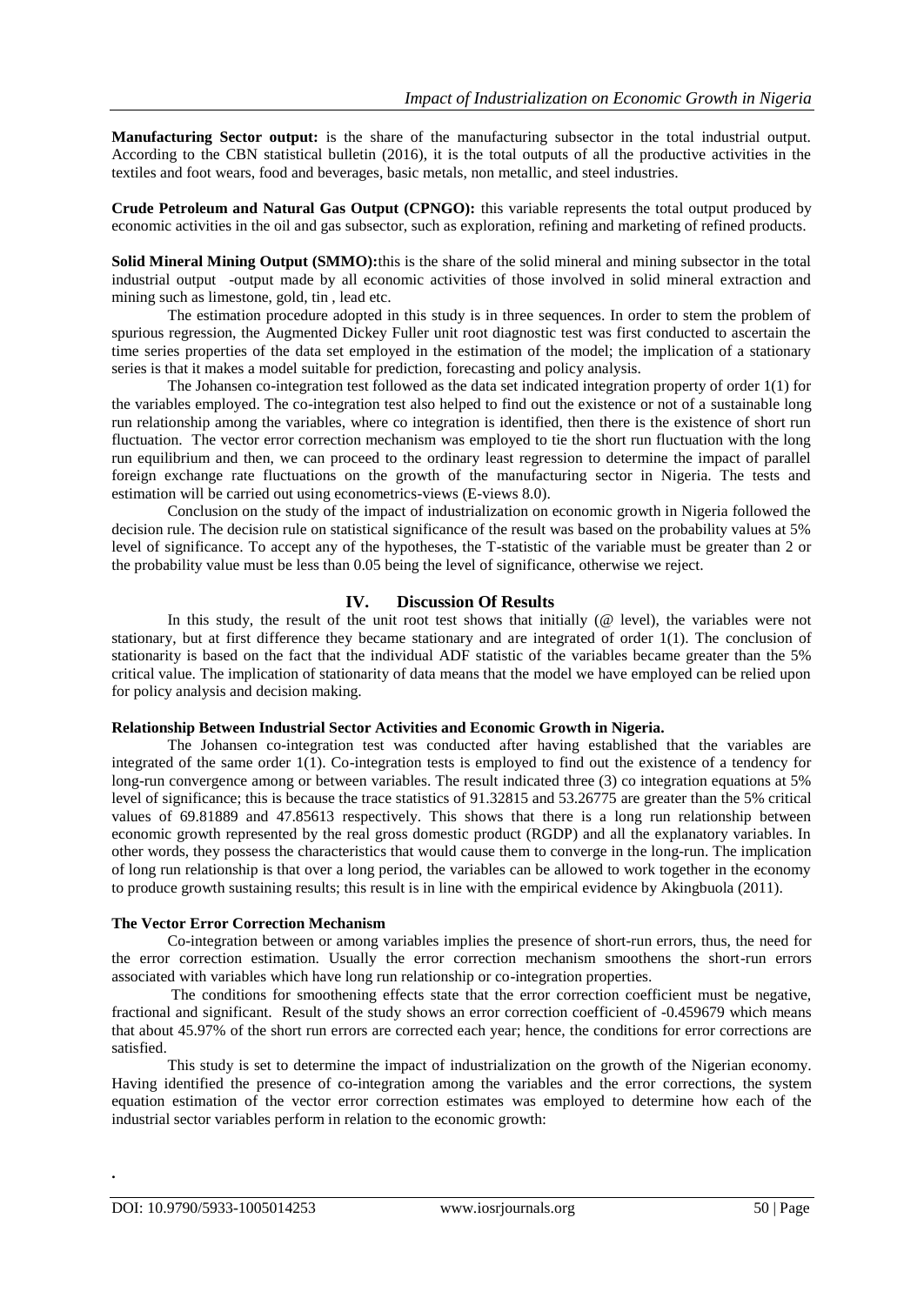### **System Equation of VEC estimates**

From the result, it is seen that the industrial sector variables do not only have positive sign, but also significant values, this outcome is in tandem with the empirical result by Ellahi (2011) which showed that industrial sector variables play important role in improving economic growth.

#### **Manufacturing Subsector and Economic Growth**

As also observed, manufacturing sector output (MSO) conforms to the apriori predicted sign, hence, a positive change in manufacturing output variable will lead to a positive change in the aggregate economic output in Nigeria. Precisely, one unit increase in (MSO) will lead to 1.980175 units increase in the aggregate national output in Nigeria. The implication of this finding is that the manufacturing activities play significant roles with wide spread positive effect on the growth of the Nigerian economy given the probability value of the estimated coefficient  $(0.0406<0.05)$ .

#### **Crude Petroleum and Natural Gas Industries and Economic Growth**

The positive significant coefficient value of crude petroleum and natural gas output variable (CPNGO, 1.114798, p-value 0.0417) raises no eyebrow as it only validates the held and expected view that the petroleum industries" have promising returns on the economy. Empirical submissions by Appa and Ogbonna( 2012) and Baghebo and Atima (2013) showed a positive and significant impact of crude petroleum and natural gas output on economic performance in Nigeria. This suggests that the heavy investments into the petroleum industry by both government and private sector stakeholders are gradually paying as a driver of economic growth.

### **Solid Mineral Mining Output and Economic Growth**

It is common knowledge in the public domain that the huge solid mineral deposits remain relatively untapped. The positive significant coefficient value of solid mineral and mining output variable (SMMO, 5.792327, p-value 0.0436) confirms that delving into the solid mineral and mining industry will open up new resources that will constitute great additions to the aggregate economic output in Nigeria. This hints us that with more attention into the development of solid mineral and mining industrial segment of the economy both in policies and in capital inputs, it may soon position or even overtake the petroleum segments as a driver of economic growth.

### **V. Conclusion And Recommendations**

In this study, we set out to empirically examine the impact of the industrialization on the growth of the Nigerian economy working on the data for a sample period of 1981-2016.Based on the error correction system estimation output, we then in consonance with economic theories, reach the conclusion that industrialization can drive growth of the aggregate economy.

Our result indicated positive and significant coefficient of all the specific objectives variables (manufacturing subsector output, crude petroleum and natural gas, solid mineral and mining output, and real exchange rate). The policy implication however, is that in line with theoretical positions, industrial policies if effectively implemented can drive the growth of output in Nigeria. The study concludes that industrialization has positive and statistically significant impact on the economy.

A long-run sustainable relationship among the variables was identified as indicated by the Johansen cointegration test. The implication is that there is possibility of convergence in the long-run between industrial activities and economic growth in Nigeria. This projection of a long run convergence is further strengthened by the outcome of the vector error correction estimate which satisfied all the conditions of negative, fractional and significant error correction estimate.

### **Recommendations**

The outcome of the various tests carried out in this study and the results obtained leads us to recommend: that there is need for Government to, as a matter of urgency develop stimulants for the manufacturing sector and manufacturers in form of tax incentives and credit facilities, this will strategically reposition the manufacturing sector in driving economic growth in Nigeria; Government should try a balance of attention in terms of policies and capital investments between the petroleum industry and the solid mineral mining industry in order to harness the rich abundance of wealth in the solid mineral industry; There is need for the immediate implementation of the petroleum industry bill which will unbundle the NNPC and create efficient commercial units to fully carry on crude petroleum and natural gas business.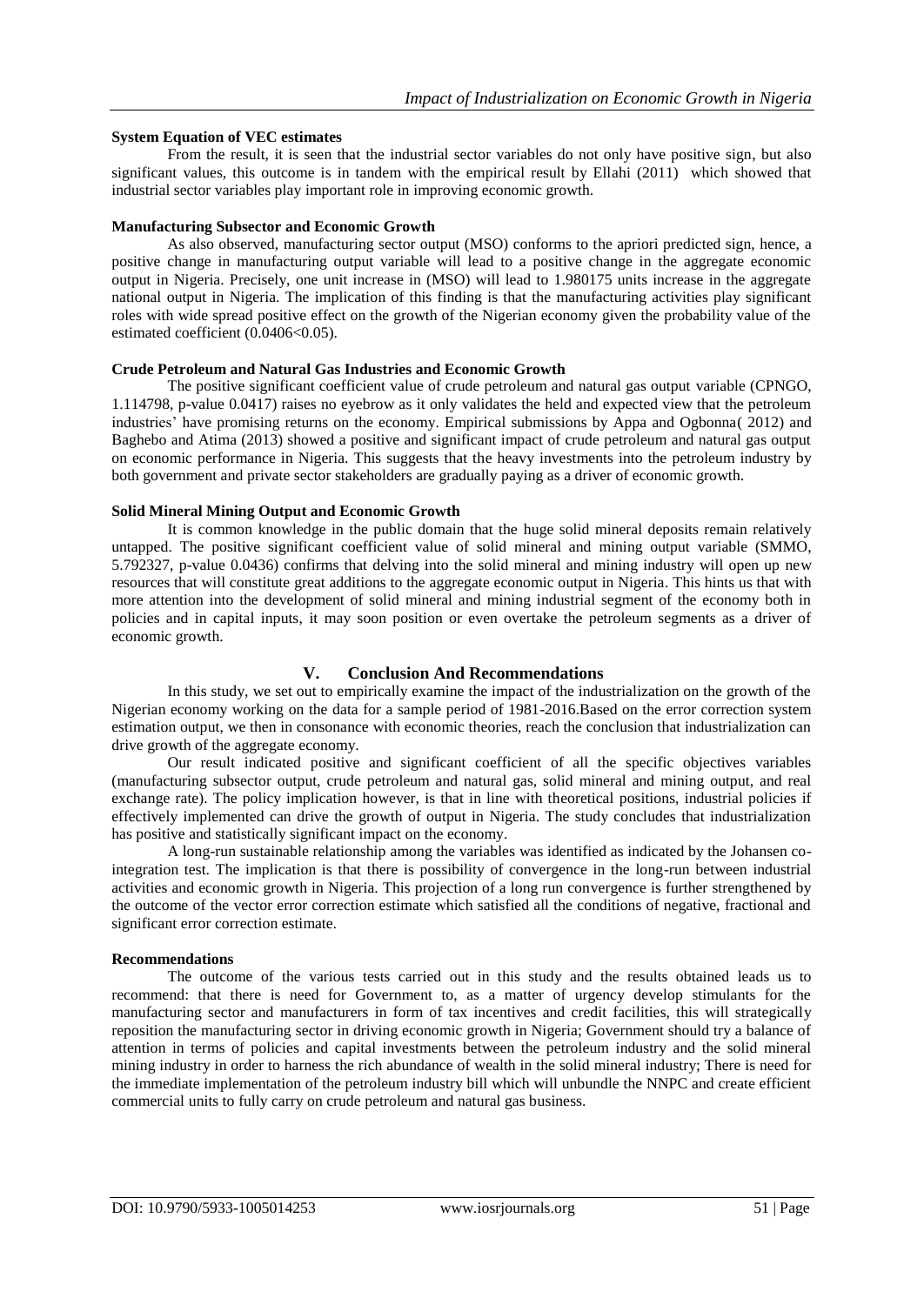#### **References**

- [1]. Abbott, L. F. (2003). Theories of industrialisation and enterprise development. London: Good Book.
- [2]. Abiola, M. E. (2010). Savings, investment, productivity and economic growth in Nigeria. *Journal of Research in National Development, 8 (2): 356-374.*
- [3]. Akingunola, R. O. (2011) Small and medium scale enterprises and economic growth in Nigeria: an assessment of financing options. *Pakistan Journal of Business and Economic Review2(1),46-53.*
- [4]. Ahmet, O. (2012) The relationship between macroeconomic variables and ISE industry index. *International Journal of Economic and financial Issues 2(2), 89-96.*
- [5]. Ajayi, S. I. (2001). "What Africa Needs to Do to Benefit From Globalization". *Finance and Development, 38 (4): 6-8.*
- [6]. Akinbobola, A. (2001). Globalization and its Impact on the Emergent States, Concept Academic Monograph Series, Lagos: Concept Publications Limited.
- [7]. Aliya, Z. I. and Odoh J. C. (2016).Impact of industrialization in Nigeria. *European ScientificJournal12 (10) 1857 – 7881*
- [8]. Ayagi, I. (1990). Nigeria: The Trapped Economy, Heinemann Educational Books Ltd. Ibadan
- [9]. Ayinde, T. O. (2014). Impact of exchange rate volatility on manufacturing sector performance; new evidence from Nigeria. *Fountain Journal of Management and Social Sciences*, 3(2),83-92.
- [10]. Baghebo, M. and Atima, T. O. (2013). The impact of petroleum on economic growth in Nigeria, *Global business and economics research journal, 2(15)*, 108-114.
- [11]. BOI (2003). "Globalization and Industrial Development in Nigeria: Which way forward"? Nigeria.<br>[12]. Bolaky, B. A. (2011). The role of industrialisation in economic development: theory and evidence. UNCTAD.
- Bolaky, B. A. (2011). The role of industrialisation in economic development: theory and
- [13]. CBN(2015) Statistical bulletin, 2015 Edition.
- [14]. Chete,L. N., Adeoti,J. O., Adeyinka, F. M. and Ogundele, O. (2016). Industrial developmentand growth in Nigeria: lessons and challenges Africa Growth Initiative at Brookings (AGI), theAfrican Development Bank, (AfDB), and the United Nations University World Institute for Development Economics Research (UNU-WIDER) working paper No. 8.
- [15]. Central Bank of Nigeria (2011). Statistical Bulletin. Retrieved from cenbank.org.<br>[16]. Clunies-Ross, A., Foresyth, O. and Huq, M. (2010). Development economics. Lo
- [16]. Clunies-Ross, A., Foresyth, O. and Huq, M. (2010). Development economics. London: McGraw Hill.
- [17]. Dodzin, S., and Vanvakidis, A. (2004). Trade and industrialization in developing economies. *Journal of Developing Economies,75(1): 319- 328.*
- [18]. Dauda, R. O. (2010). Role of human capital in economic development: an empirical study ofNigerian case. Oxford Business and Economic Conference Programme*.*
- [19]. Dembele D. M. (1998), "Africa in the Twenty-first Century", Codesria Bulletin, 1
- [20]. Dicken, P. (1992), Global Shiff: The Internationalization of Economic Activity (2nd edition), New York: The Gullford Press.
- [21]. Denburg, T.F., Duncan. M.M. (1988) Economic Growth? McGraw-Hill book company inc. New York.<br>[22]. Dombusch, R. (1990) Policies to move from stabilization to growth. Proceedings of the World Ban
- [22]. Dombusch, R. (1990) Policies to move from stabilization to growth. Proceedings of the World Bank Annual Conference on Development Economics. pp. 19 -48.
- [23]. Egwaikhide, F. O. (1992). Import Substitution Industrialization in Nigeria: A Selective Review (Mimeo) NISER, Ibadan. [24]. Ejere, S. I. (2011). Human capital development as a catalyst for national development: Niger
- [24]. Ejere, S. I. (2011). Human capital development as a catalyst for national development: Nigeria in perspective. *International Business and Management Journal 2(2), 98-104.*
- [25]. Ellahi, N. (2011) Testing the relationship between electricity supply, development of industrial sector and economic growth: an empirical analysis using time series data for Pakistan. *International Journal of Management Science 6(4), 122-131.*
- [26]. Ekpo, A. H. (1995). Openness and Economic Performance in Nigeria: A time series analysis. In External Trade and Economic Developmesnt in Nigeria. Selected papers for the 1995 Annual Conference Nigeria Economic Society, pp. 107-122.
- [27]. Effiom, L. and Enang B. U. (2014). Industrialization and economic development in multicultural milieu: lessons Nigeria. *British Journal of Economics, Management & Trade 4(11): 1772-1784, 2014*
- [28]. Evangelos, A. C. (2001). "The Need for Stronger Domestic Policies and International Support", Finance and Development, IMF, December, Washington DC.
- [29]. Fry, M. J. (1988). Money, Interest and Banking in Economic Development. Baltimore, MD: The Johns Hopkins University Press.
- [30]. Fry, M. J. (1989) Financial repression and economic growth. Working Paper IFGWP-9307, Inter- national Finance Group, (Birmingham, UK: University of Birmingham.
- [31]. Gujarati D. N. (2004). Basic Econometrics, McGraw Hill Publishing Company, India.
- [32]. Gwarzo, A. S (2015). Nigeria and the challenge of industrialization. Daily Trust Newspaper, Published Feb 15 2015.
- [33]. Herbert, O., (2010). "FDI and Portfolio Investment in Nigeria," ThisDayonline.com, Various Issues, 30th January, 2010. [34]. Hirschman, A. O. (1958). Strategy of economic development. New heaven, Conn: Yale Universit
- Hirschman, A. O. (1958). Strategy of economic development. New heaven, Conn: Yale University.
- [35]. Ikpeze, N. (1994). Elements of Structural Adjustment Programme in Nigeria: Liberalization and Deregulation, *NJESS, Vol. 35. Nos 1,2 & 3, p. 153*
- [36]. Jhinghan, M. L. (2005). Economics of development and planning. Delhi: Vrinda publications.
- [37]. Jongbo, O. C. (2014) The impact of real exchange rate fluctuation on industrial output in Nigeri Journal of Policy and Development 9(1). 224-242.
- [38]. Jelilov, G., Enwerem , H. I. and Isik, A. (2016). The impact of industrialization on economicgrowth: the Nigeria experience (2000- 2013). *British Journal Of Advance Academic Research 5(1) ,11-20.*
- [39]. Jinghan, M. L. (2011). The economics of development and planning.  $40<sup>th</sup>$  edition Vrinda Publications Limited B S, Ashish complex, Mayur Vihar Phase I, Delhii 110091
- [40]. Kaya, Y. (2010). Globalization and industrialization in 64 developing countries 1980-2003. *Social Forces, 88(3): 1153-1182. Doi:10.1353/sof.00300.*
- [41]. Koutsoyiamnis, A (2003) theory of economietrics second edition palHrave, Basing Stokehampshire, New York.
- [42]. Leibenstein, H. (1957). Economic backwardness and economic growth. New York: Wiley.
- [43]. Lo, F. (1994). "Uneven Growth, the Mega-trends of Global Change and the Future of Asia Pacific Economics", The Asia Pacific Economies: A challenge to South Asia.
- [44]. Lucas, R. E. (1988). On the Mechanics of Economic Development. *Journal of Monetary Economics 22, July.*
- [45]. Muhammad, R. and Faqir, M. (2012) An application of control charts in manufacturing industry. *Journal of Statistical and econometric methods 1(1), 8-17.*
- [46]. Ogbonna, G. N. and Appah E (2012) Petroleum profit tax and economic growth; co integration: Evidence from Nigeria. *Assian Journal of Business Management 4(3); 267* - *274*
- [47]. Sangosanya, A. O. (2011) Firms growth dynamics in Nigeria"s manufacturing industry: a panel analysis. *Journal of Applied Econometric Review 1(1).*